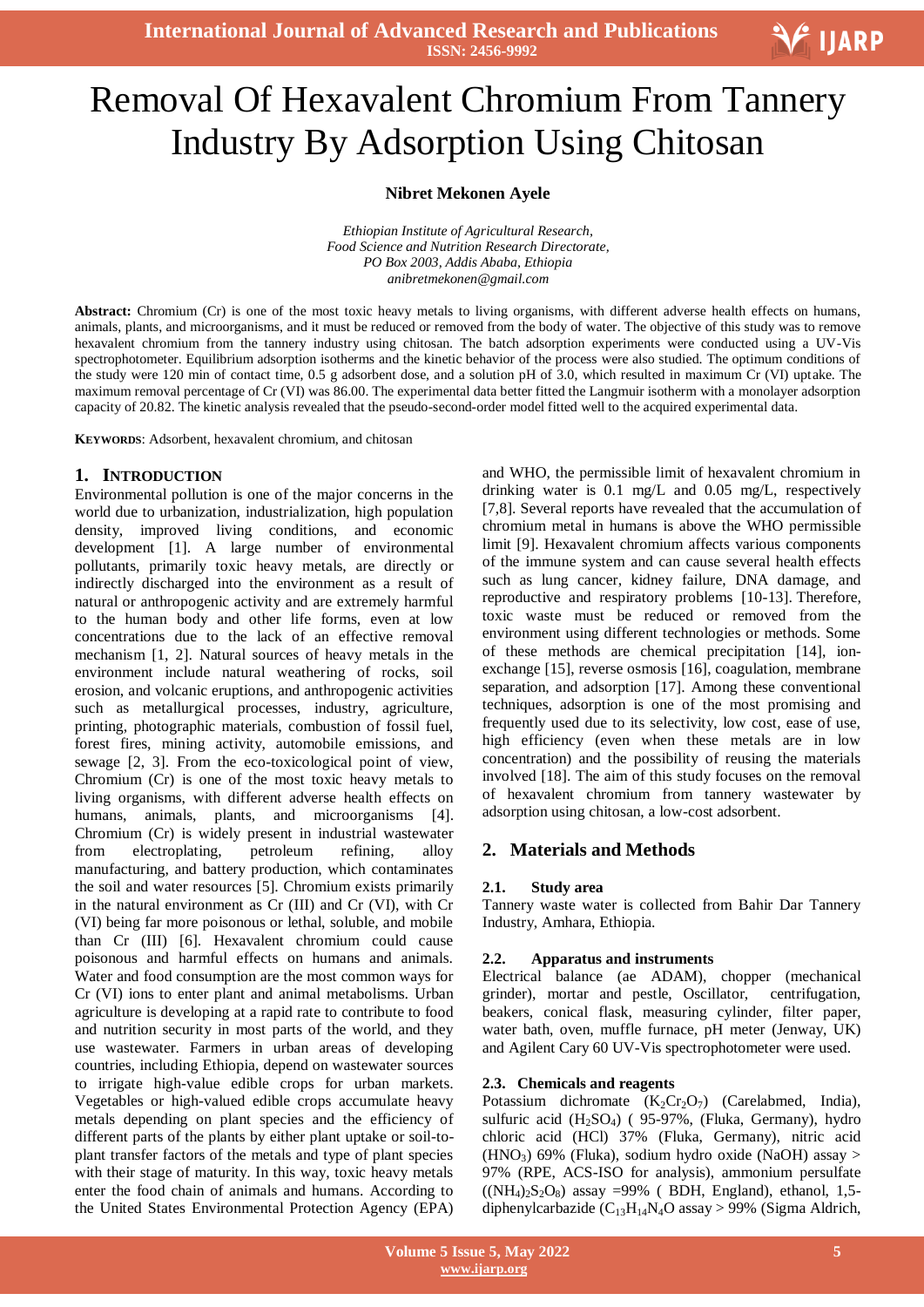

India), acetone > 99% (Fisher chemical) and hydrogen peroxide  $(30\%$ ), sodium azide  $(NaN_3)$ , methyl red indicator and ammonium hydroxide (NH4OH) (BDH, China) were used.

#### **2.4. Analytical method**

#### **2.4.1. Real sample digestion**

The diphenylcarbazide method was used to determine hexavalent chromium from tannery wastewater. The real sample that was collected from Bahir Dar tannery and filtered through a Whatman No. 45 filter paper. The samples were analyzed for Cr(VI) by the a UV-Vis spectrophotometer method using 1,5-diphenylcarbazide reagent (63 mg 1,5-diphenylcarbazide in 25 mL of acetone), which reacts with Cr(VI), forming a colored complex that absorbs at 540 nm [19].

#### **2.4.2. Standard solution preparation**

A stock solutions of hexavalent chromium concentration (1000 mg/L) was prepared by dissolving 2.829 g  $K_2Cr_2O_7$  in  $0.2$  M H<sub>2</sub>SO<sub>4</sub> then diluted to 1000 mL, and 0.2 M H<sub>2</sub>SO<sub>4</sub> was also prepared by adding 11.22 mL of concentrate  $H_2SO_4$ (95-97) % to 600 mL distilled water and leveled it to 1000 mL. After preparation of 1000 mg/L hexavalent chromium then use serial dilution formula for further concentration level of chromium. Low range standards were (0.025, 0.05, 0.1, 0.2, 0.4, 0.8, 1.2, 1.6, 2.4, 3.2, 4.0 and 4.8) mg/L. The absorbance of the standard solutions were measured at 540 nm by UV-Vis spectrophotometer.

#### **2.5. Adsorption study**

#### **2.5.1. Adsorption isotherms and kinetics study**

All batch adsorption studies were carried out at room temperature (25  $\pm$  2 °C) using 10 mL of a Cr(VI) ion solution and shack at constant speed using KS oscillator. The pH  $(1, 2, 3, 4, 5, 5)$  and 6) of the experimental solutions was adjusted to the desired pH by drop wise addition of 0.1  $M H<sub>2</sub>SO<sub>4</sub>$  and 0.1 M NaOH to the ion solution with stirring and monitoring by a Benchtop pH meter which was calibrated using pH 4.0 and 7.0 buffer solutions. For the equilibrium isotherm study, 5 mg of chitosan adsorbent was mixed with 10 mL of (0.5, 1, 2, 4, 5, 6, 8, 10, 12, 14 and 16) mg/L initial concentration of hexavalent chromium solutions at pH 3 and shack for 120 min. For the adsorption kinetics study, 5 mg of chitosan was added to the adsorbate solution with initial concentration of 5 mg/L in the time intervals (5, 10, 15, 20, 30, 60, 90, 120,150, 180,210, and 240 min). The concentration of Cr(VI) was measured using UV-Vis spectroscopy at 540 nm wavelength for low range initial concentrations. For each measurement, three replicates were performed and averaged. The equilibrium adsorption capacity and the percent removal  $(\% R)$  of Cr(VI) was calculated using Equations (1) and (2).

$$
q_e = \frac{(C_o - C_e)V}{m}
$$
 (1)  

$$
\% R = \frac{(C_o - C_e)100}{C_o}
$$
 (2)

Where  $q_e$  (mg/g) is the adsorption capacity of adsorbent for  $Cr(VI)$ ,  $C_0$  and  $C_e$  (mg/L) are the liquid phase concentrations of Cr(VI) before and after adsorption respectively. V (L) and m (g) are the volume of the adsorption solution and the mass of the dry adsorbent used respectively. An adsorption isotherm is a function of the metal ion concentrations or

materials in (mol m<sup>-2</sup> or mg m<sup>-2</sup>) adsorbed on a substrate (solid, liquid, or gas) at room temperature. The obtained results was tested with the two well-known models that are Langmuir and Freundlich models. In Langmuir isotherm model, adsorption occurs at specific sites on the adsorbent and adsorption energy has been homogeneously distributed on the absorbent surface [20]. The fundamental characteristics of Langmuir isotherm can be expressed by the following equations:

$$
\frac{c_e}{q_e} = \frac{1}{K_L q_m} + \frac{c_e}{q_m}
$$
\n
$$
q_e = \frac{q_m K_L c_e}{1 + K_L c_e}
$$
\n
$$
R_L = \frac{1}{1 + K_L c_o}
$$
\n(3)\n(4)

Where  $C_e$  and  $q_e$  equilibrium concentration and adsorption capacity respectively  $q_m$  (mg/g) is the maximum monolayer adsorption capacity of the adsorbent,  $K_L$  (L/mg) is the Langmuir constant describing adsorption affinity for the adsorbent. The value of  $R<sub>L</sub>$  indicates the type of the isotherm to be either; unfavorable  $(R<sub>L</sub> > 1)$ , linear  $(R<sub>L</sub> = 1)$ , favorable ( $0 < R<sub>L</sub> < 1$ ) and irreversible ( $R<sub>L</sub> = 0$ ). The Freundlich isotherm model is suitable for adsorption processes occurring on heterogeneous surfaces. Heterogeneous distribution of active sites and also multilayer adsorption are assumptions of Freundlich isotherm. Freundlich isotherm is a mathematical expression for the adsorption equilibrium between a fluid (liquid or gas) and a solid material and the equation is represented by Eq. (6) and Eq. (7) for nonlinear and linear, respectively.

$$
q_e = K_F C_e^{\frac{1}{n}} \tag{6}
$$

The equation can be linearized and temperature dependent constants  $K_F$  and  $1/n$  are obtained by linear regression:

$$
lnq_e = lnK_F + \frac{1}{n_e}lnC_e
$$
 (7)

 $K_F$  (mg/g) (L/mg)<sup>1/n</sup> is the Freundlich constant related to the multilayer adsorption capacity and n is the heterogeneity factor, which represents the extent to which the adsorption depends on the equilibrium concentration. If  $1/n = 0$ , it means irreversibility; if  $0 < 1/n < 1$ , it means desirability; and if  $1/n > 1$ , it means undesirable isotherm.

Adsorption kinetics is a curve (or line) that describes the rate of retention or release of a solute from an aqueous environment to solid-phase interface at a given adsorbents dose, flow rate and pH. In batch adsorption systems, several models describing the adsorption kinetics. However, PFO and PSO models have been widely used to describe the rate of adsorption in liquid -solid interactions. The data obtained from the kinetic tests are fitted to the pseudo-first-order and pseudo-second-order models respectively. The kinetic model that fits to Pseudo-first-order reaction plot by giving  $R<sup>2</sup>$  value close to 1, it indicates that the reaction is more inclined towards Physisorption. Similarly if the reaction fits well to Pseudo-second-order model it indicates an inclination towards chemisorption. Pseudo-first-order Equation (8) and pseudo-second-order model, Equation (9) assumes that the adsorption rate is based on the adsorption capacity.

$$
\ln(q_e - q_t) = \ln q_e - K_1 t \tag{8}
$$

Where  $q_t$  and  $q_e$  (mg/g) are the amount of hexavalent chromium adsorbed per mass of adsorbent (g) at time t (min) and at equilibrium, respectively, and  $k_1$  (1/min) the rate constants of the pseudo-first-order.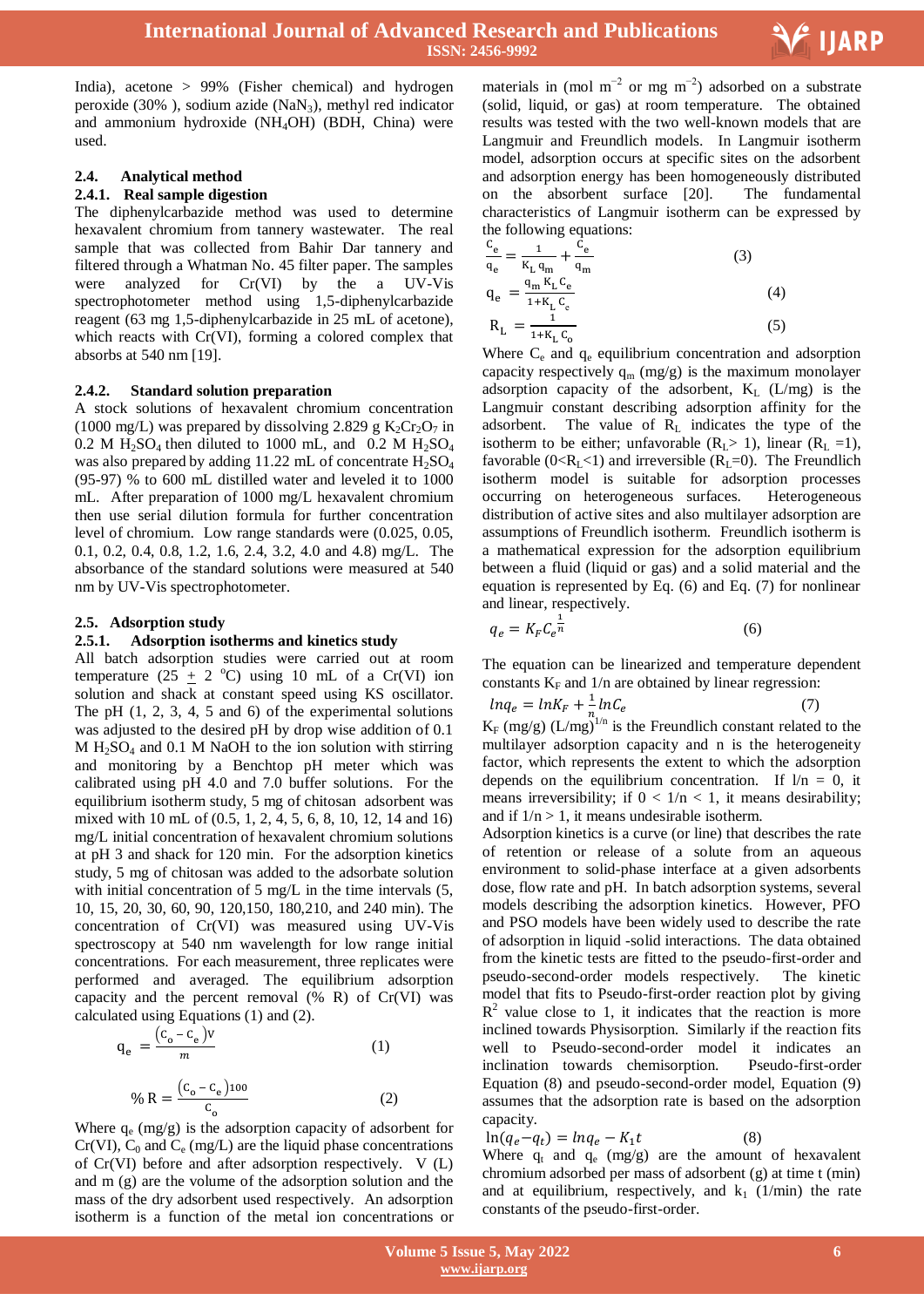

$$
q_t = \frac{q_e^2 K_{2t}}{1 + q_{\rho t}}\tag{9}
$$

Where  $q_e$  (mg/g) and  $q_t$  (mg/g) are the adsorption capacity at equilibrium and at any time t (min), respectively and  $K_2$ (g/mg min) is the PSO equation rate constant.

$$
\frac{t}{q_t} = \frac{1}{h} + \frac{t}{q_e} \tag{10}
$$

The adsorption kinetics reflect the evolution of the adsorption process versus time and the adsorption process is depends on the experimental parameters, such as pH, ionic strength, temperature, concentration of solute, adsorbent dose, the texture of adsorbents. Therefore, the contact time where the adsorption process approaches a true equilibrium must be determined according to these parameters.

# **3. RESULTS AND DISCUSSION**

# **3.1. Analysis of hexavalent chromium standard calibrations**



*Figure 1. (A) Represents the voltammogram and (B) the standard calibration curve of low concentrations.*

Low range standards were measured using UV-Vis spectroscopy at 540 wavelength. The calibration curve and correlation coefficient of hexavalent chromium was determined by plotting absorbance versus working standard concentrations. The correlation coefficient of hexavalent chromium for low range standards was 0.99667.

# **3.2. Optimization of the adsorption studies 3.2.1. Effect of pH**

The effect of pH on the adsorption of hexavalent chromium was studied at different pH (1.0-6.0). Because the pH of the solution affects the adsorbent properties such as surface charge, adsorbate speciation and degree of ionization in aqueous solutions. In aqueous solutions, Cr (VI) exist in several stable forms such as,  $HCrO<sub>4</sub>$ ,  $HCr<sub>2</sub>O<sub>7</sub>$ ,  $H<sub>2</sub>CrO<sub>4</sub>$  (pH

 $<$  1),  $Cr_2O_7^{2-}$  and  $CrO_4^{2-}$  (pH 2–6) depending upon the pH of the solution [21].  $\text{HCrO}_4$ <sup>-</sup> which is the predominantly acidic solution, and has better removal efficiency due to the increase in  $H^+$ ions on the adsorbent surface which makes surface positive and electrostatic attractions with negatively charged Cr(VI) ions. Figure 2 summarizes the effect of pH on Cr(VI) removal by chitosan. The optimum pH for the maximum removal percentage of Cr(VI) was found to be pH 3. The removal percentage of Cr(VI) was 65 % on the chitosan adsorbent.



*Figure 2. Graphical illustration of the effect of pH on the percent removal of hexavalent chromium by chitosan. Experimental conditions: adsorbent dose 5 mg, volume 10 mL, contact time 120 min and temperature 25 ± 2 °C.*

# **3.2.2. Effect of contact time**

The effect of contact time (5-240 min) on the batch adsorption process at temperature of  $25 \pm 2$  °C, adsorbent dose (5 mg), 10 mL of volume and pH (3) was studied. Figure 3 and figure 4 shows the effect of contact time on the removal percentage of Cr(VI) and the adsorption capacity respectively. The adsorption of capacity and the removal percentage of Cr(VI) was increase with time in the first stage of adsorption process and reached maximum removal percentage, (86%) at equilibrium time of 120 min. Because there is high availability of vacant adsorption sites in the first stage adsorption. As time increase removal percentage and adsorption capacity becoming constant due to the repulsive forces of the adsorbed ions and it is difficult to access the active sites [22].



*Figure 3. Removal percentage of hexavalent chromium by chitosan. Experimental conditions: adsorbent dose 5 mg/ 10 mL, PH 1 and temperature 25 ± 2 °C.*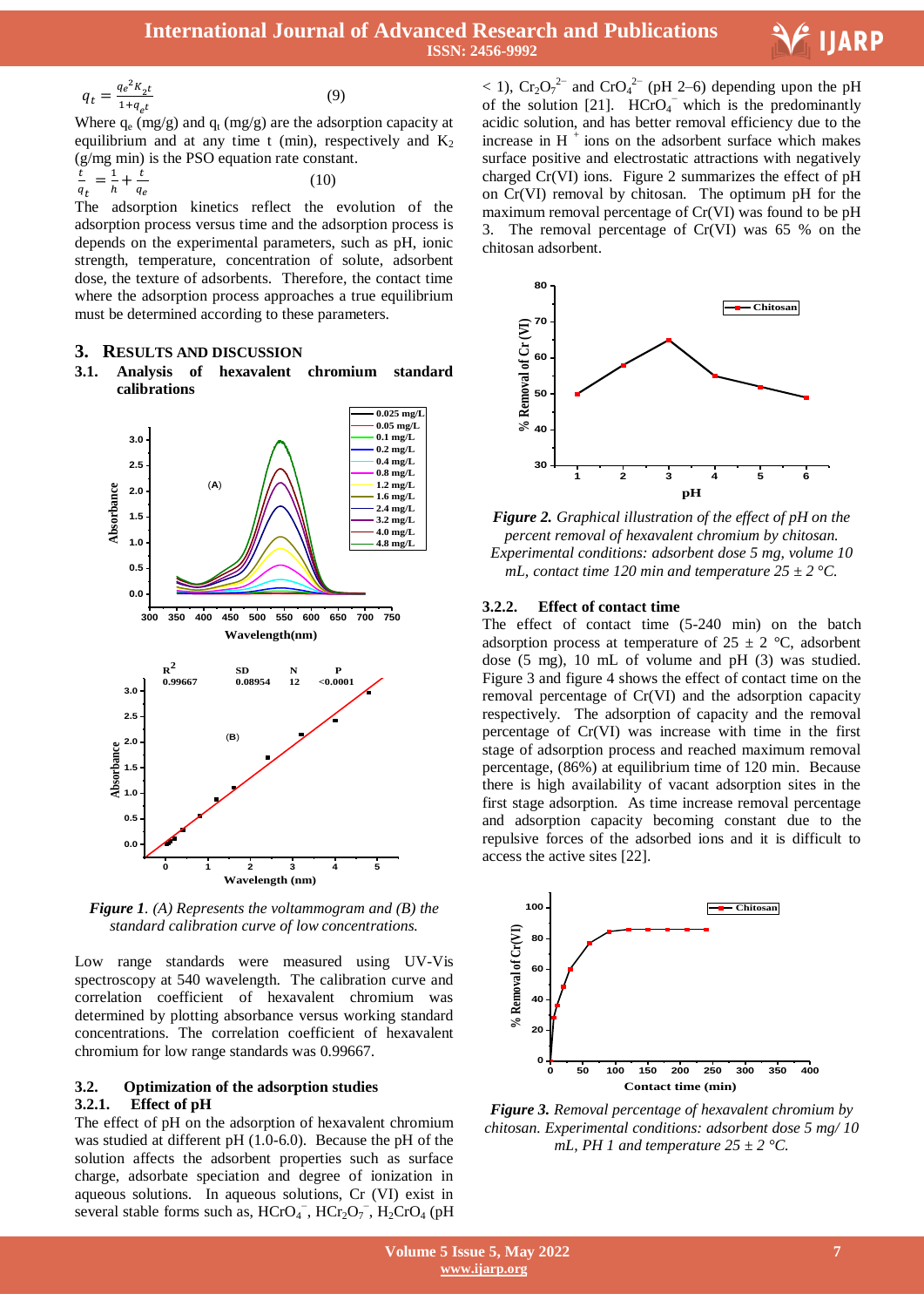Ξ



*Figure 4. Adsorption capacity of hexavalent chromium by chitosan. Experimental conditions: adsorbent dose 5 mg/ 10 mL, PH 1 and temperature 25 ± 2 °C.*

#### **3.2.1. Effect of initial concentration**

The Cr(VI) solutions of different concentrations (0.5, 1, 2, 4, 5, 6, 8, 10, 12, 14 and 16) mg/L were studied at pH 3, constant agitation speed, contact time 120 min for chitosan, and the adsorbent dose 0.5 g/L as shown in Figure 5 and 6. The removal percentage of Cr(VI) was slightly reduced, and the adsorption capacity of Cr(VI) was increased for chitosan adsorbent with an increase in initial concentration of Cr(VI) and becomes constant after equilibrium time. This behavior could be ascribed to the presence of a higher concentration of adsorbate per unit mass of adsorbent and which may restrict adsorption because, initial concentration provides a significant driving force to overcome all mass transfer resistance of metal ions between aqueous and solid phases [23]. Therefore, at low concentration, the binding sites took up the available ions quickly, but at higher concentration, the adsorption species needed to diffuse to the internal sites by intra-particle diffusion, resulting in reduced adsorption rate.



*Figure 5. Effect of initial concentration on the removal percentage of hexavalent chromium by chitosan.*



*Figure 6. Effect of initial concentration on the adsorption capacity of hexavalent chromium by chitosan.*

#### **3.2.3. Effect of adsorbent dosage**

Figure 7 and 8 shows the effect of adsorbent dosage on the removal percentage of hexavalent chromium and the adsorption capacity of adsorbents. The removal percentage of hexavalent chromium increase (17 % to 82 % for chitosan, adsorbent dosage increases from (0.5 mg/10 mL to 5 mg/10 mL) respectively. The adsorption capacity  $(q_e)$  in (mg/g) decreased from 17 to 3.8 for chitosan adsorbent due to the fact that all active sites were entirely exposed at lower doses, while only a fraction of the active sites were exposed at higher doses [24]. Thus, a higher adsorbent dosage may cause aggregation and which decreases the total surface area of adsorbent leading to a decrease in adsorption [25].



*Figure 7. Removal percentage of hexavalent chromium by chitosan. Experimental conditions: at different dose, initial concentration 5 mg/L, PH 1 and temperature*  $25 \pm 2$  *°C.*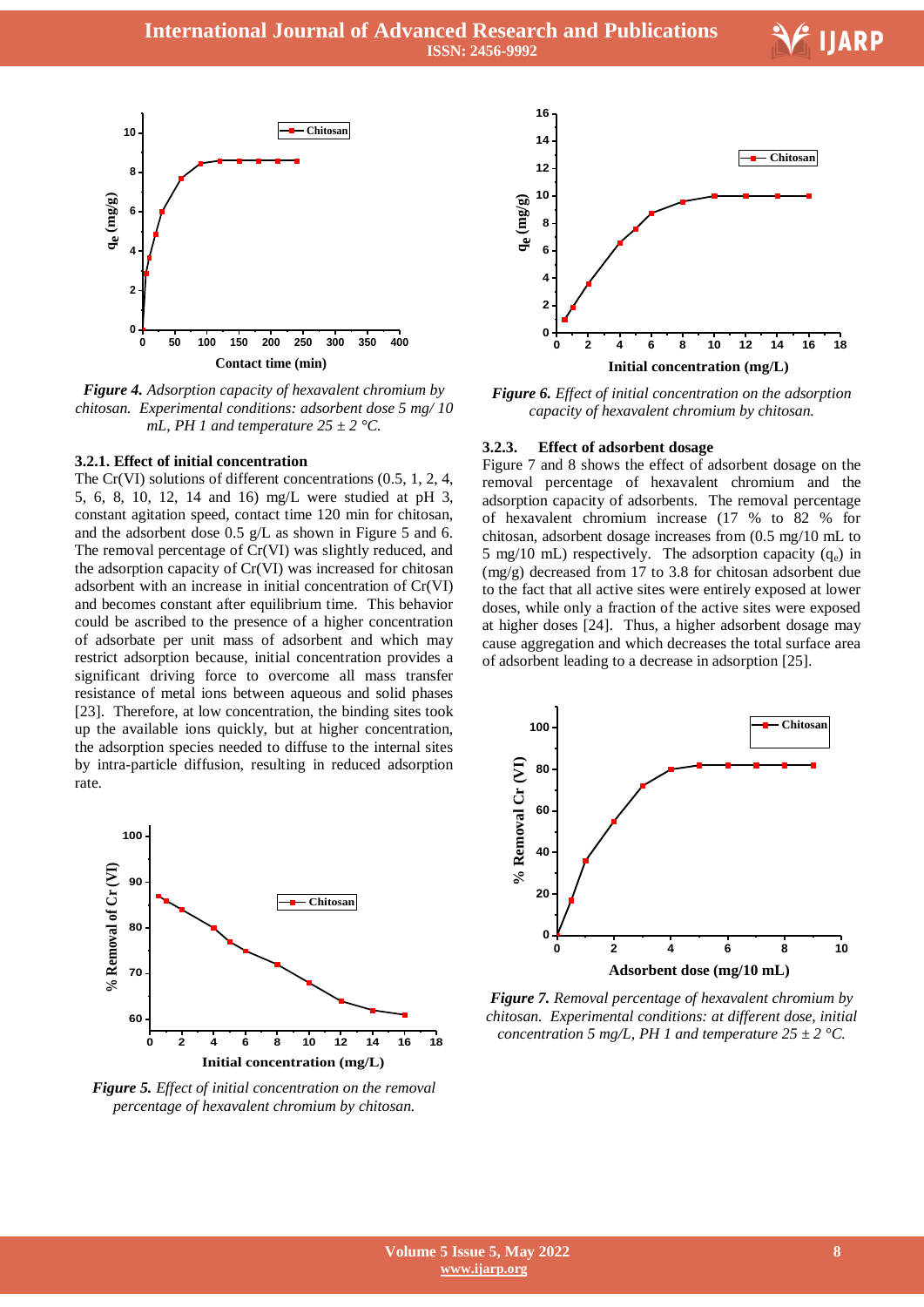



*Figure 8. Adsorption capacity of hexavalent chromium by chitosan. Experimental conditions: at different dose, initial concentration 5 mg/L, PH 1 and temperature*  $25 \pm 2$  *°C.* 

#### **3.3. Adsorption isotherm**

The adsorption isotherms describe the distribution of adsorbed molecules between the solid and liquid phase when the adsorption reaches at equilibrium. Langmuir and Freundlich models are well-known adsorption isotherm models. The adsorption isotherm model of the experiment was followed Langmuir model, which indicates that the adsorption process was onto homogeneous surfaces and that exhibit one type of adsorption site [20]. The adsorption capacity corresponding to the monolayer adsorption  $(q_m)$ was 20.82 for chitosan adsorbent.

#### **3.4. Adsorption kinetics**

Pseudo-first and pseudo-second-order kinetics model parameters; the higher correlation coefficient  $(R^2)$  values obtained from the pseudo-second-order (0.999) compared to those of the pseudo-first-order (0.975) kinetic model for the chitosan adsorbent. The adsorption more closely followed the pseudo-second-order kinetics which is chemisorption.

#### **3.5. Analysis of real sample**

The wastewater was collected from Bahir Dar tannery in Amhara region, Ethiopia. Table 1 show, the obtained results in tannery wastewater were 0.170 mg/L, 0.001 and 0.59 for mean, standard deviation and percent of relative standard deviation respectively, that is above permissible limits of EPA and WHO. The data was analyzed using **Minitab 17** software. Minitab is the statistical software that helps in taking out the complexities of statistical calculations because it is easy to use, to calculate and draw various graphs.

*Table 1. Summary of the mean Cr(VI) concentration in wastew samples collected from Bahir Dar tannery.*

| Sample         | $\text{Cr(VI)}$ in (mg/L) | $\%$ RSD | SE Mean       | $\mathbf{M} \mathbf{S}$ | $F_{\rm expt}$ | $F_{\rm crit}$ | P    |
|----------------|---------------------------|----------|---------------|-------------------------|----------------|----------------|------|
| <b>WWS1</b>    | 0.170                     | 0.59     | $5.8x10^{-4}$ | $5x10^{-7}$             |                |                |      |
| $\frac{W}{S2}$ | 0.169                     | 0.59     | $5.8x10^{-4}$ | $1.5x10^{-6}$           | 0.33           | 6.61           | 0.67 |

*\* The number of trials are triplicate analysis.*

 The obtained P–value (0.67) is greater than 0.05 within 95% confidence level, which doesn't show statistically significant difference between wastewater samples (WWS1 and WWS2), and indicates strong evidence for the null hypothesis. This means retain the null hypothesis and reject the alternative hypothesis. The value of  $F_{\text{expt}}(0.33)$  is less than  $F_{crit}$  (6.61) which also indicates that there is no significant difference between the two wastewater samples, but the values of the two samples are not exactly the same due to random error.

#### **3.6. Removal of hexavalent chromium from wastewater**

Chitosan was used as an adsorbent material for the removal of Cr(VI) from the wastewater. Figure 9 shows that, the removal of Cr(VI) ions from the collected wastewater sample by using chitosan adsorbent material. The removal of Cr(VI) ions from real sample achieve WHO permissible limit at a time of 20 min. These results indicated that, chitosan was efficient for the removal of Cr(VI) ions from wastewater.



*Figure 9. Concentration-time profile for the removal of 170 μg/L of Cr(VI) ions from the collected tannery wastewater sample by using chitosan adsorbent.*

#### **4. CONCLUSION**

The adsorption capacity  $q_e$  (mg/L) and removal percentage of hexavalent chromium were influenced by the concentration, contact time, and pH of the solution as well as the adsorbent dosage. The maximum removal percentage of Cr (VI) is 86.00% for chitosan. The adsorption kinetics followed the pseudo-second-order kinetics more closely, and it was discovered that the pseudo-second-order rate constant  $(K<sub>2</sub>)$  was inversely proportional to the initial concentration of Cr(VI), indicating that surface saturation was dependent aten the initial ion concentration, which is chemisorption. The maximum adsorption  $(q_m)$  calculated from the Langmuir

**ACKNOWLEDGEMENTS**

equation was 20.82.

This work has been supported by Ethiopian Institute of Agricultural Research Addis Ababa University, Chemistry Department. The author would like to express their sincere thanks to them for their support and successful completion of this paper.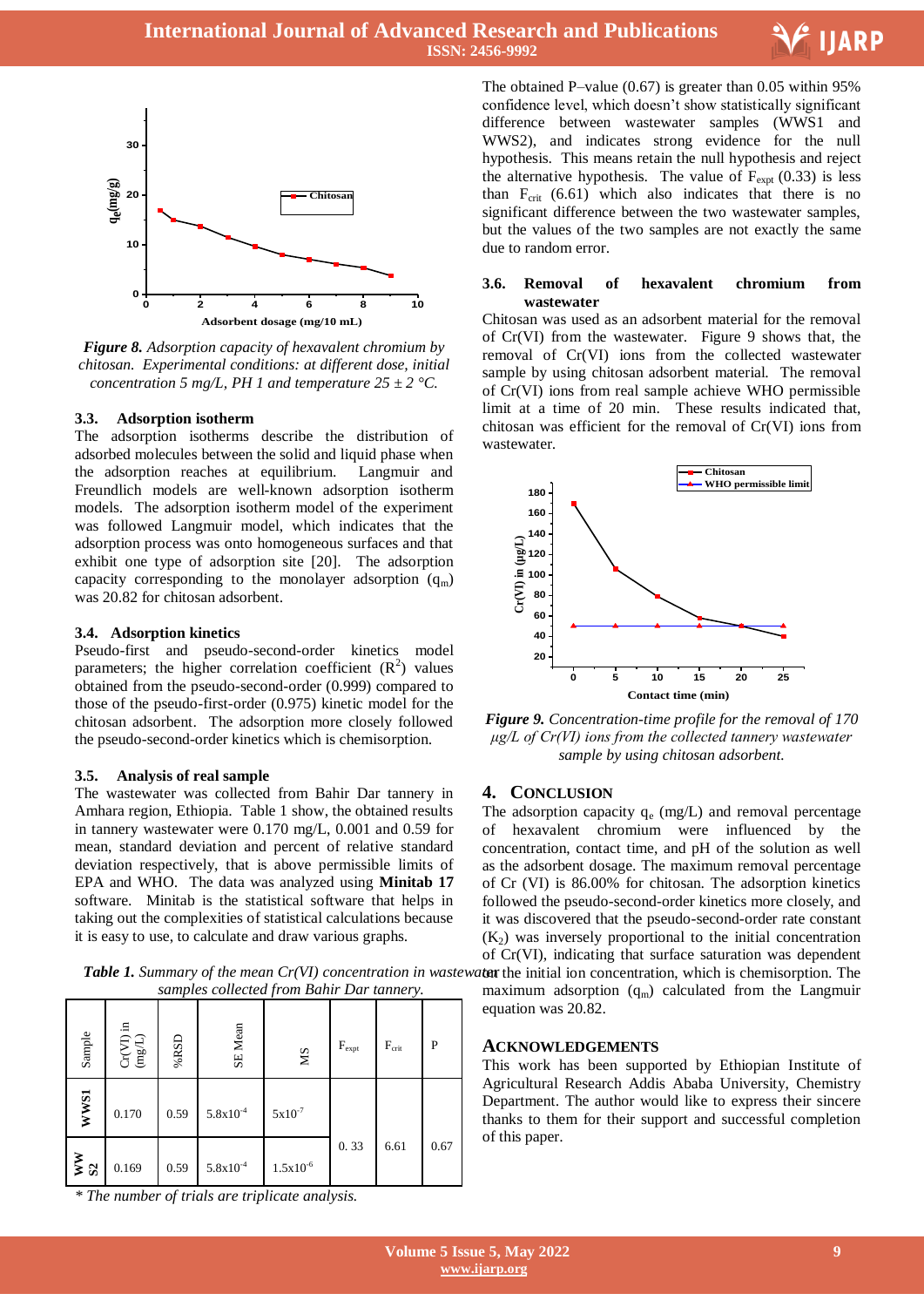

# **References**

- [1] Ali, H. and Khan, E., 2017. Environmental chemistry in the twenty first century. Environmental chemistry letters, 15 (2), pp. 329–346.
- [2] Ghosh, A.K., Bhatt, M.A. and Agrawal, H.P., 2012. Effect of long term application of treated sewage water on heavy metal accumulation in vegetables grown in Northern India. Environmental monitoring and assessment, 184(2), pp. 1025-1036.
- [3] Wongrod, S., Simon, S., Guibaud, G., Lens, P.N., Pechaud, Y., Huguenot, D. and van Hullebusch, E.D., 2018. Lead sorption by biochar produced from digestates: Consequences of chemical modification and washing. Journal of environmental management, 219, pp. 277-284.
- [4] Vasylkiv, O. Y., Kubrak, O. I., Storey, K. B. and Lushchak, V. I., 2010. Cytotoxicity of chromium ions may be connected with induction of oxidative stress. Chemosphere, 80 (9), pp.1044–1049.
- [5] Sawalha, H., Al-Jabari, M., Elhamouz, A., Abusafa, A. and Rene, E.R., 2020. Tannery wastewater treatment and resource recovery options. In waste biorefinery (pp. 679-705). Elsevier.
- [6] Rambabu, K., Thanigaivelan, A., Bharath, G., Sivarajasekar, N., Banat, F. and Shaw, P.L., 2021. Biosorption potential of phoenix dactylifera coir wastes for toxic hexavalent chromium sequestration. Chemosphere, 268, p.128809.
- [7] World Health Organization, 2020. Chromium in drinking-water (No. WHO/HEP/ECH/WSH/2020.3). World Health Organization.
- [8] World Health Organization, 2011. Drinking water standards and health advisories office of water US Environmental Protection Agency Washington.
- [9] Zewdu, F. and Amare, M., 2018. Determination of the level of hexavalent, trivalent, and total chromium in the discharged effluent of Bahir Dar tannery using ICP-OES and UV–Visible spectrometry. Cogent chemistry, 4(1), p.1534566.
- [10] Costa, M. and Klein, C.B., 2006. Toxicity and carcinogenicity of chromium compounds in humans. Critical reviews in toxicology, 36(2), pp.155-163.
- [11] Alvarez, C.C., Gómez, M.E.B. and Zavala, A.H., 2021. Hexavalent chromium: Regulation and health effects. Journal of trace elements in medicine and biology, 65, p.126729.
- [12] Aruldhas, M.M., Subramanian, S., Sekhar, P., Hasan, G.C., Govindarajulu, P. and Akbarsha, M.A., 2004. Microcanalization in the epididymis to overcome ductal obstruction caused by chronic exposure to chromium–a study in the mature bonnet monkey

 (Macaca radiata Geoffroy). Reproduction, 128(1), pp.127-137.

- [13] Kimbrough, D.E., Cohen, Y., Winer, A.M., Creelman, L. and Mabuni, C., 1999. A critical assessment of chromium in the environment. Critical reviews in environmental science and technology, 29(1), pp.1-46.
- [14] Djedidi, Z., Bouda, M., Souissi, M.A., Cheikh, R.B., Mercier, G., Tyagi, R.D. and Blais, J.F., 2009. Metals removal from soil, fly ash and sewage sludge leachates by precipitation and dewatering properties of the generated sludge. Journal of hazardous materials, 172(2-3), pp.1372-1382.
- [15] Hubicki, Z. and Kołodyńska, D., 2012. Selective removal of heavy metal ions from waters and waste waters using ion exchange methods. Ion exchange technologies, 7, pp.193-240.
- [16] Thaci, B.S. and Gashi, S.T., 2019. Reverse osmosis removal of heavy metals from wastewater effluents using biowaste materials pretreatment. Polish journal of environmental Studies, 28(1), pp.337-341.
- [17] Di Natale, F., Erto, A., Lancia, A. and Musmarra, D., 2015. Equilibrium and dynamic study on hexavalent chromium adsorption onto activated carbon. Journal of hazardous materials, 281, pp.47-55.
- [18] Xu, J., Cao, Z., Zhang, Y., Yuan, Z., Lou, Z., Xu, X. and Wang, X., 2018. A review of functionalized carbon nanotubes and graphene for heavy metal adsorption from water: Preparation, application, and mechanism. Chemosphere, 195, pp.351-364.
- [19] Dhungana, T.P. and Yadav, P.N., 2009. Determination of chromium in tannery effluent and study of adsorption of Cr (VI) on saw dust and charcoal from sugarcane bagasses. Journal of Nepal chemical society, 23, pp.93-101.
- [20] Langmuir, I., 1918. The adsorption of gases on plane surfaces of glass, mica and platinum. Journal of the American chemical society, 40(9), pp.1361-1403.
- [21] Yusuff, A.S., 2019. Adsorption of hexavalent chromium from aqueous solution by leucaena leucocephala seed pod activated carbon: equilibrium, kinetic and thermodynamic studies. Arab journal of basic and applied sciences, 26(1), pp.89-102.
- [22] Sattar, M.S., Shakoor, M.B., Ali, S., Rizwan, M., Niazi, N.K. and Jilani, A., 2019. Comparative efficiency of peanut shell and peanut shell biochar for removal of arsenic from water. Environmental science and pollution research, 26(18), pp.18624- 18635.
- [23] Gokila, S., Gomathi, T., Sudha, P.N. and Anil, S., 2017. Removal of the heavy metal ion chromiuim (VI) using chitosan and alginate